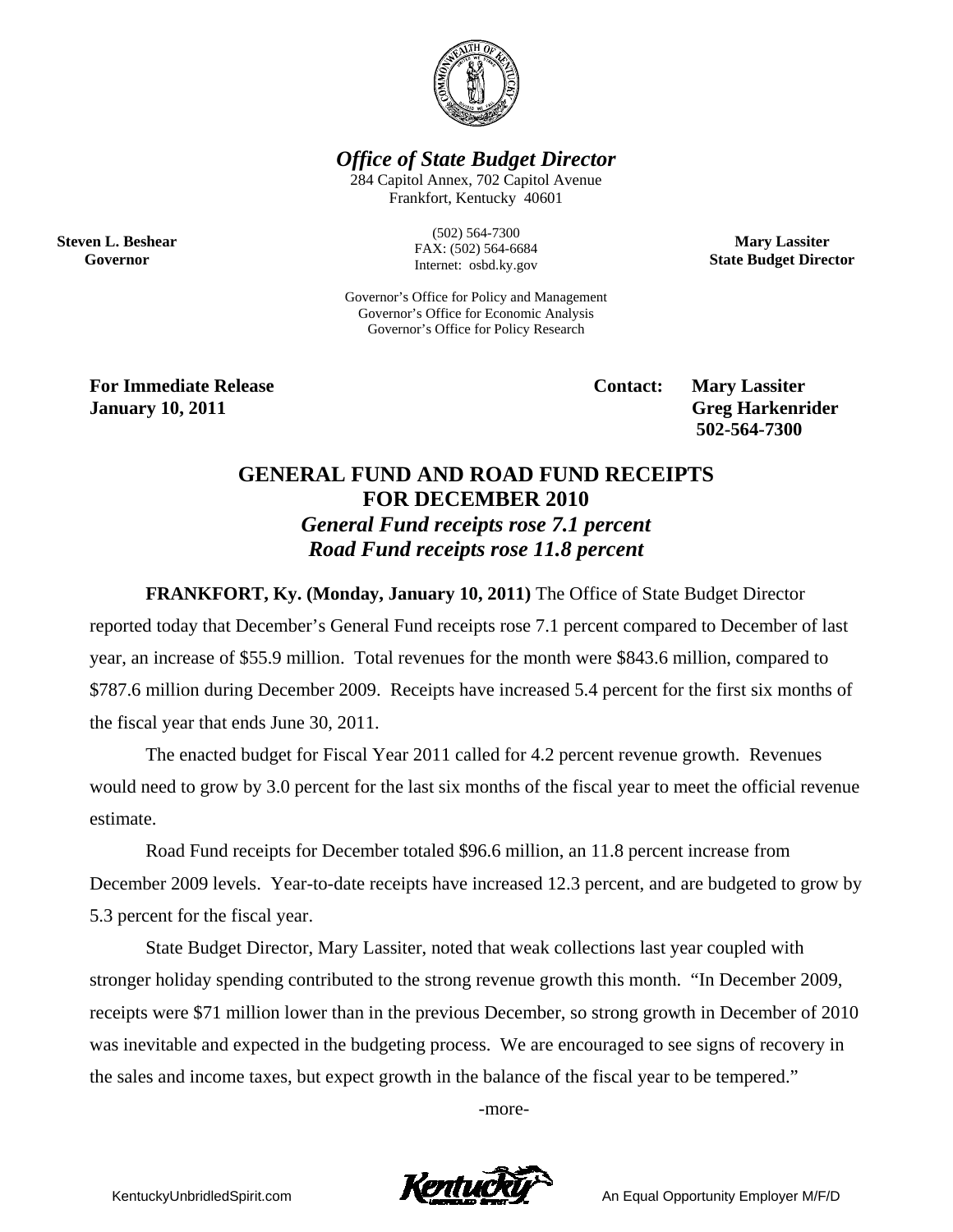Among the major accounts:

- Sales and use tax receipts rose 10.0 percent in December, and are up 4.7 percent for the year.
- Corporation income tax receipts declined 21.5 percent but are up 20.6 percent for the year.
- Individual income tax collections rose 5.8 percent on gains in withholding and balances on net returns which offset lower declaration payments.
- Property tax collections rose 11.6 percent and are up 4.4 percent for the year.
- Cigarette tax receipts decreased 2.4 percent. Collections for the first six months are down 3.9 percent.
- Coal severance tax receipts decreased 1.3 percent in December but have risen 10.0 percent for the year.

Road Fund receipts increased 11.8 percent in December with collections of \$96.6 million. Official budgeted Road Fund estimates call for an increase in revenues of 5.3 percent for the fiscal year. Based on year-to-date tax collections, revenues can decline 1.2 percent for the remainder of FY11 and still meet the official revenue estimate. Lassiter noted that the Road Fund has posted near double digit growth in every month of FY11 on the strength of the motor fuels taxes and taxes on the sales of motor vehicles. "The motor vehicle usage tax will continue to post good growth in FY11 as we will be comparing current year receipts to periods where the trade-in credit was applicable, making nominal growth appear higher than the underlying economic activity".

Among the accounts, motor fuels receipts rose 13.9 percent. Motor vehicle usage revenue grew 10.8 percent. License and privilege receipts grew 33.8 percent on timing issues in the weight distance tax.

-30-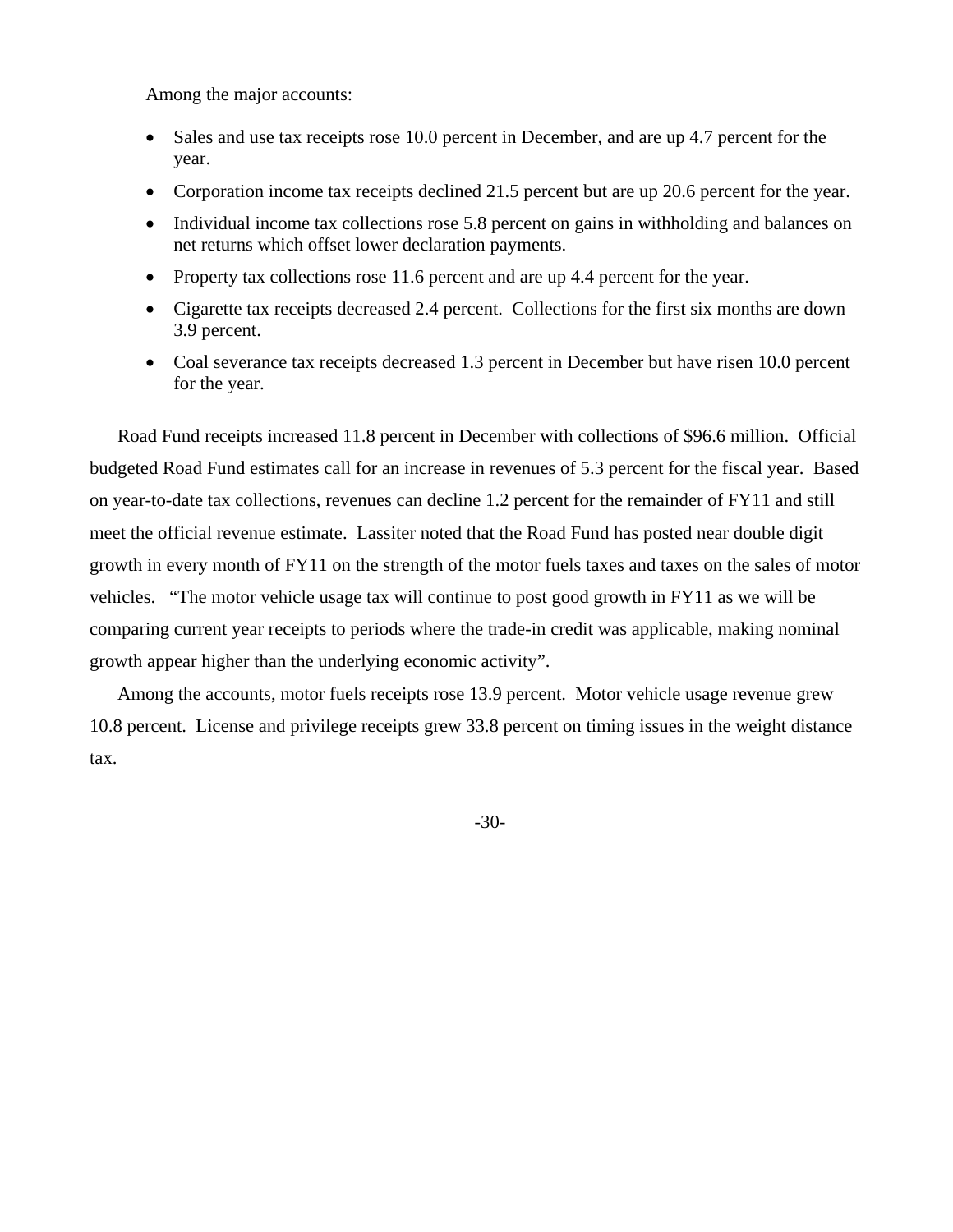## **KENTUCKY STATE GOVERNMENT REVENUE 1. GENERAL FUND REVENUE**

|                                                          | <b>DECEMBER</b>     |                     |                          | <b>JULY THROUGH DECEMBER</b> |                         |                          |
|----------------------------------------------------------|---------------------|---------------------|--------------------------|------------------------------|-------------------------|--------------------------|
|                                                          | 2010                | 2009                | % Change                 | FY 2011                      | FY 2010                 | % Change                 |
| <b>TOTAL GENERAL FUND</b>                                | \$843,566,059       | \$787,644,999       | 7.1%                     | \$4,353,455,925              | \$4,130,818,311         | 5.4%                     |
| <b>Tax Receipts</b>                                      | \$817,212,185       | \$765,876,937       | 6.7%                     | \$4,198,380,061              | \$3,971,401,533         | 5.7%                     |
| Sales and Gross Receipts                                 | \$287,907,824       | \$265,725,645       | 8.3%                     | \$1,730,558,647              | \$1,667,630,417         | 3.8%                     |
| <b>Beer Consumption</b>                                  | 465,787             | 434,334             | 7.2%                     | 3,239,317                    | 3.912.229               | $-17.2%$                 |
| <b>Beer Wholesale</b>                                    | 3,997,803           | 3,844,969           | 4.0%                     | 27,836,959                   | 26,219,143              | 6.2%                     |
| Cigarette                                                | 22,611,767          | 23,165,442          | $-2.4%$                  | 135,935,849                  | 141,487,351             | $-3.9%$                  |
| <b>Distilled Spirits Case Sales</b>                      | 9,602               | 9,091               | 5.6%                     | (287, 866)                   | 54,476                  | $\overline{\phantom{a}}$ |
| <b>Distilled Spirits Consumption</b>                     | 930,150             | 886,656             | 4.9%                     | 5,559,929                    | 5,383,695               | 3.3%                     |
| <b>Distilled Spirits Wholesale</b>                       | 2,484,217           | 2,327,462           | 6.7%                     | 14,238,493                   | 13,768,486              | 3.4%                     |
| Insurance Premium                                        | (442)               | 1,955<br>153,768    | $\overline{a}$<br>113.0% | 40,471,956                   | 40,108,708              | 0.9%<br>$---$            |
| Pari-Mutuel<br>Race Track Admission                      | 327,586<br>34,538   | 20,955              | 64.8%                    | 2,619,216<br>146,651         | (1,076,588)<br>137,878  | 6.4%                     |
| Sales and Use                                            | 249,379,846         | 226,675,168         | 10.0%                    | 1.450.157.680                | 1,384,808,452           | 4.7%                     |
| <b>Wine Consumption</b>                                  | 241,513             | 227,098             | 6.3%                     | 1,259,055                    | 1,207,468               | 4.3%                     |
| Wine Wholesale                                           | 1,300,564           | 1,186,698           | 9.6%                     | 6,858,188                    | 6,098,894               | 12.4%                    |
| <b>Telecommunications Tax</b>                            | 4,268,538           | 5,196,671           | $-17.9%$                 | 31,550,380                   | 34,770,933              | $-9.3%$                  |
| <b>Other Tobacco Products</b>                            | 1,850,555           | 1,584,228           | 16.8%                    | 10,909,801                   | 10,565,582              | 3.3%                     |
| <b>Floor Stock Tax</b>                                   | 5,800               | 11,150              | $-48.0%$                 | 63,039                       | 183,709                 | $-65.7%$                 |
| License and Privilege                                    | \$57,908,131        | \$47,358,636        | 22.3%                    | \$278,979,400                | \$221,041,335           | 26.2%                    |
| Alc. Bev. License Suspension                             | 19,307              | 69,450              | $-72.2%$                 | 193,540                      | 205.775                 | $-5.9%$                  |
| Coal Severance                                           | 23,510,383          | 23,820,763          | $-1.3%$                  | 145,030,253                  | 131,827,275             | 10.0%                    |
| <b>Corporation License</b>                               | 75,534              | 558,944             | $-86.5%$                 | 8,916,553                    | 1,667,129               | 434.8%                   |
| Corporation Organization                                 | 4,651               | 0                   | $---$                    | 28,868                       | 123,650                 | $-76.7%$                 |
| <b>Occupational Licenses</b>                             | 1,758               | 3,982               | $-55.9%$                 | 64,484                       | 73,020                  | $-11.7%$                 |
| Oil Production                                           | 700,261             | 628,510             | 11.4%                    | 3,749,683                    | 3,541,827               | 5.9%                     |
| Race Track License                                       | 60,550              | 58,800              | 3.0%                     | 208.750                      | 218,000                 | $-4.2%$                  |
| <b>Bank Franchise Tax</b>                                | 512,653             | 645,177             | $-20.5%$                 | 2,903,880                    | (428, 141)              | $---$                    |
| <b>Driver License Fees</b>                               | 45,509              | 41,488              | 9.7%                     | 313,333                      | 298,860                 | 4.8%                     |
| <b>Minerals Severance</b>                                | 1,139,982           | 1,576,979           | $-27.7%$                 | 8,002,226                    | 7,894,807               | 1.4%                     |
| <b>Natural Gas Severance</b>                             | 1,965,389           | 1,496,745           | 31.3%                    | 11,807,270                   | 8,951,520               | 31.9%                    |
| <b>Limited Liability Entity</b>                          | 29,872,155          | 18,457,798          | 61.8%                    | 97,760,561                   | 66,667,614              | 46.6%                    |
| Income                                                   | \$324,080,883       | \$319,236,642       | 1.5%                     | \$1,800,707,652              | \$1,707,267,033         | 5.5%                     |
| Corporation                                              | 39,588,270          | 50,441,016          | $-21.5%$                 | 125,924,331                  | 104,428,337             | 20.6%                    |
| Individual                                               | 284,492,612         | 268,795,625         | 5.8%                     | 1,674,783,320                | 1,602,838,697           | 4.5%                     |
| Property                                                 | \$140,633,971       | \$125,966,033       | 11.6%                    | \$350,841,882                | \$335,972,059<br>91,143 | 4.4%<br>$\overline{a}$   |
| <b>Building &amp; Loan Association</b><br>General - Real | 0<br>98,615,419     | 0<br>82,123,923     | 20.1%                    | (53, 180)<br>184,671,832     | 173,668,519             | 6.3%                     |
| General - Tangible                                       | 37,697,965          | 38,669,737          | $-2.5%$                  | 115,511,607                  | 107,140,251             | 7.8%                     |
| Omitted & Delinquent                                     | 2,556,443           | 2,618,263           | $-2.4%$                  | 20,433,744                   | 13,552,140              | 50.8%                    |
| <b>Public Service</b>                                    | 1,762,968           | 2,554,109           | $-31.0%$                 | 29,532,705                   | 40,829,052              | $-27.7%$                 |
| Other                                                    | 1,176               | 0                   | $\overline{a}$           | 745,176                      | 690,953                 | 7.8%                     |
|                                                          |                     |                     |                          |                              |                         |                          |
| Inheritance                                              | \$4,011,766         | \$4,807,105         | $-16.5%$                 | 20,826,110                   | 22,252,097              | -6.4%                    |
| Miscellaneous                                            | \$2,669,611         | \$2,782,877         | $-4.1%$                  | \$16,466,369                 | \$17,238,593            | $-4.5%$                  |
| <b>Legal Process</b>                                     | 1,515,037           | 1,582,735           | $-4.3%$                  | 10,237,125                   | 11,304,004              | $-9.4%$                  |
| T. V. A. In Lieu Payments                                | 1,134,733           | 1,200,142           | $-5.5%$                  | 6,183,626                    | 5,934,096               | 4.2%                     |
| Other                                                    | 19,841              | 0                   | $\overline{a}$           | 45,619                       | 493                     | 9155.3%                  |
| <b>Nontax Receipts</b>                                   | \$25,849,278        | \$21,711,704        | 19.1%                    | \$153,446,712                | \$158,006,853           | $-2.9%$                  |
| <b>Departmental Fees</b>                                 | 2,709,657           | 1,769,341           | 53.1%                    | 12,048,668                   | 11,775,589              | 2.3%                     |
| <b>PSC Assessment Fee</b>                                | 15,548              | 33,255              | $-53.2%$                 | 8,915,158                    | 8,255,969               | 8.0%<br>$-15.1%$         |
| Fines & Forfeitures<br>Interest on Investments           | 2,044,510<br>49,462 | 2,121,239<br>63,072 | $-3.6%$<br>$-21.6%$      | 12,900,746<br>350,156        | 15,199,166<br>423,750   | $-17.4%$                 |
| Lottery                                                  | 17,000,000          | 16,500,000          | 3.0%                     | 95,000,000                   | 93,000,000              | 2.2%                     |
| Sale of NO <sub>x</sub> Credits                          | 0                   | 0                   | $---$                    | 22,513                       | 601,430                 | $-96.3%$                 |
| Miscellaneous                                            | 4,030,100           | 1,224,797           | 229.0%                   | 24,209,472                   | 28,750,948              | $-15.8%$                 |
|                                                          |                     |                     |                          |                              |                         |                          |
| Redeposit of State Funds                                 | \$504,597           | \$56,357            | 795.3%                   | 1,629,152                    | 1,409,924               | 15.5%                    |